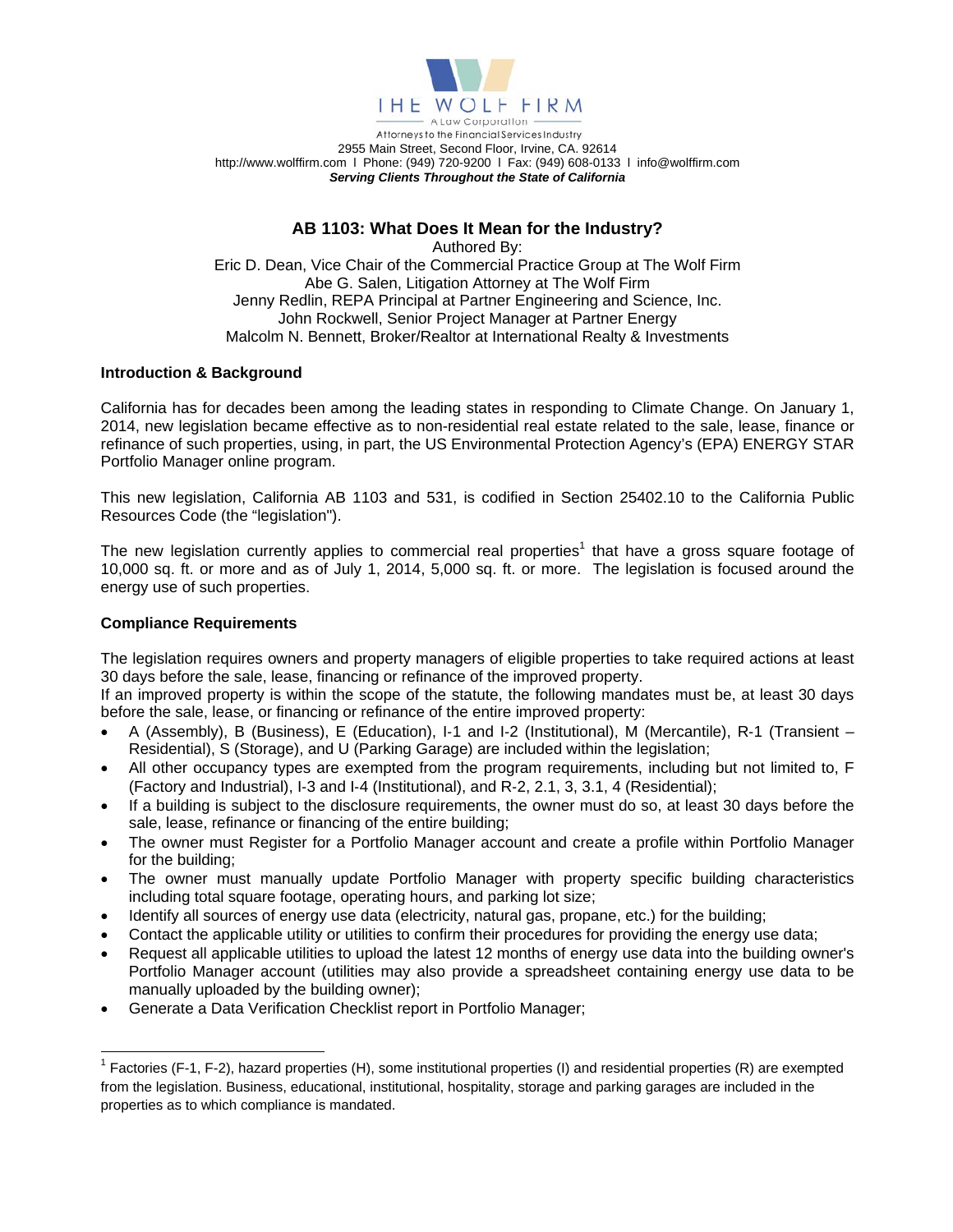

- Disclose the Data Verification Checklist to a prospective buyer, lessee, or lender at least 24 hours prior to execution of a sale contract or lease, or submittal of a loan application;
- Submit the Data Verification Checklist to the California Energy Commission at AB1103report@energy.ca.gov within 30 days of producing the report.

#### **Risks and Enforcement**

The CEC is responsible for the governmental oversight and enforcement of this mandated requirement. For building owners not in compliance the Energy Commission may initiate enforcement proceedings that might include an administrative process that includes a hearing and possible monetary fines. Due to the infancy of the regulations, it is unclear at this time whether and to what extent the CEC will undertake such action.

At this time, the CEC considers AB 1103 a "self- policing" law. Due to the mandatory nature of the disclosure, not providing an AB 1103 report can be viewed as a material fact in a transaction and grounds for voiding the purchase and sale agreement, rental agreement, or loan application. When a deal starts to go sideways all parties involved start looking for missed details to gain negotiating leverage, not complying with AB 1103 opens up building owners to a position of lost leverage.

Moreover, a failure to commence the disclosure process well in advance of the transaction could result in closing delays. Both the former (failure to disclose) and the latter (delay) could result in potential liability to the owner.

Despite the legislation being in its infancy, both loan and sale transactions have already fallen apart because of non-compliance with the legislation.

It is also unclear whether lawsuits by public interest law firms or interested parties to a transaction will result from the legislation or whether local governments will follow the lead of the State in adopting new and independent ordinances and enforcement requirements as to energy and water use. The City of San Francisco appears to already be engaged in this process.

It is unclear whether the burden under the legislation now placed on the property owner can be shifted by an "as is provision" or other contractual provisions in a lease or purchase and sale agreement. Most likely not since the legislation is public interest legislation with a purpose beyond the parties to the contract.

It is also unknown whether this legislation will affect loan underwriting or impact Bank regulators in their audits of Bank loans.

#### **Recommendations**

- 1. Owners and Property Managers should focus on a compliance plan in correlation with the disclosure requirements at the earliest possible stages.
- 2. In new leases, require tenants to both authorize the landlord to contact and obtain information and documents directly from utility providers and require tenants to provide copies of all utility bills and reports promptly upon receipt. In existing leases, obtain copies of energy bills by making requests of existing tenants under the general lease provision requiring each party to provide the other with documents as reasonably requested.
- 3. Consult with an expert as to current standards and most efficient way to comply with the requirements and to avoid enforcement issues.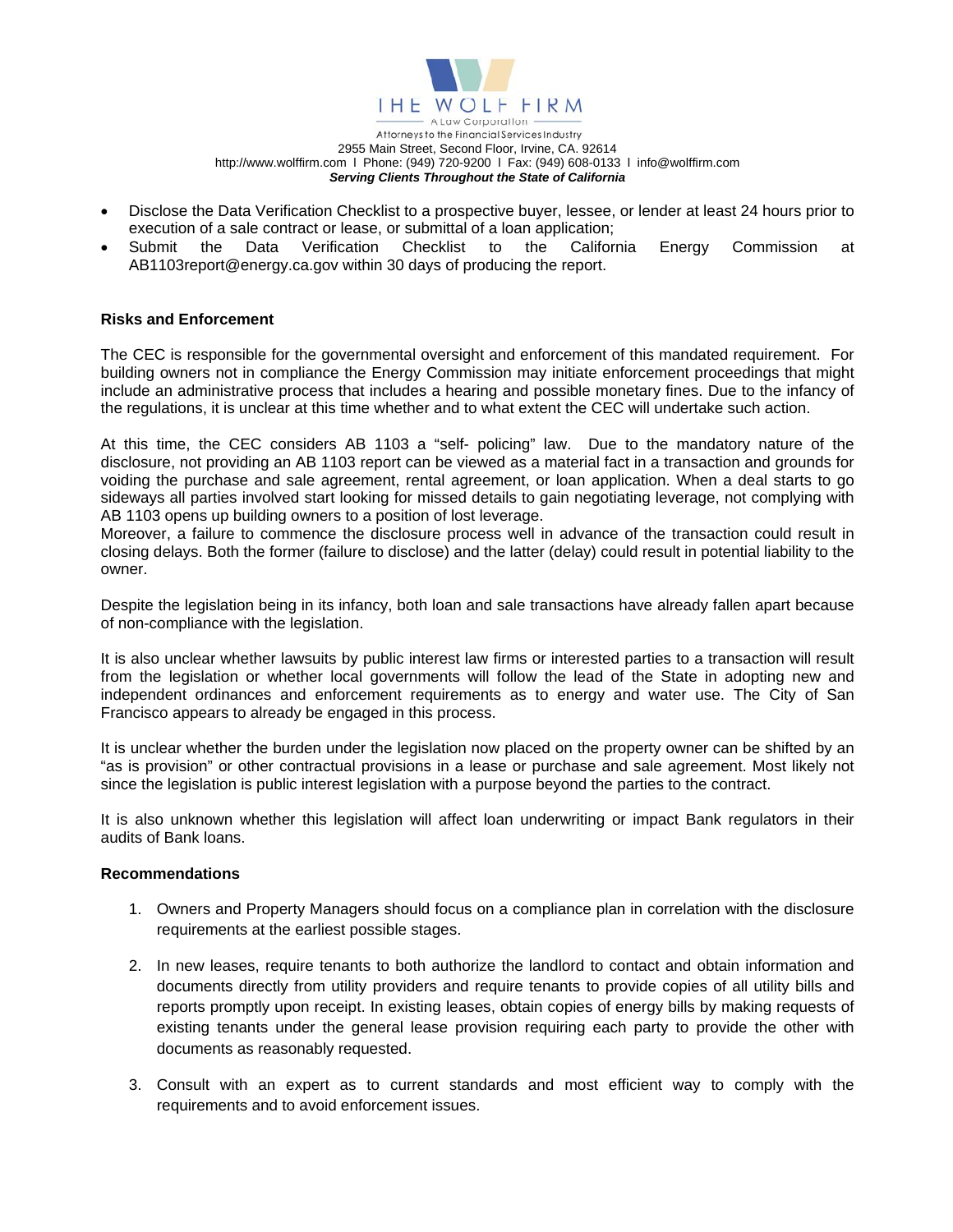

4. Owners should also consider updating purchase agreements, lease forms, and financing documents to include an express acknowledgment by the buyer, tenant, or lender, as applicable, of receipt of the Data Verification Checklist and acknowledging and accepting it as being in compliance.

### **Conclusion**

AB 1103 as a law is still in the infancy stage. It is unclear whether and to what extent the CEC will enforce compliance, and what formal penalties may be assessed. What is known is that sale, lease, and refinance events can become derailed or even fall apart for building owners that do not comply. This potential for both public and private liability has proven to be enough of an incentive that owners of non-residential buildings are now striving for compliance. Owners are encouraged to be transparent with energy usage data and should, by all accounts, be prepared to provide this information well in advance of the close of any future transaction.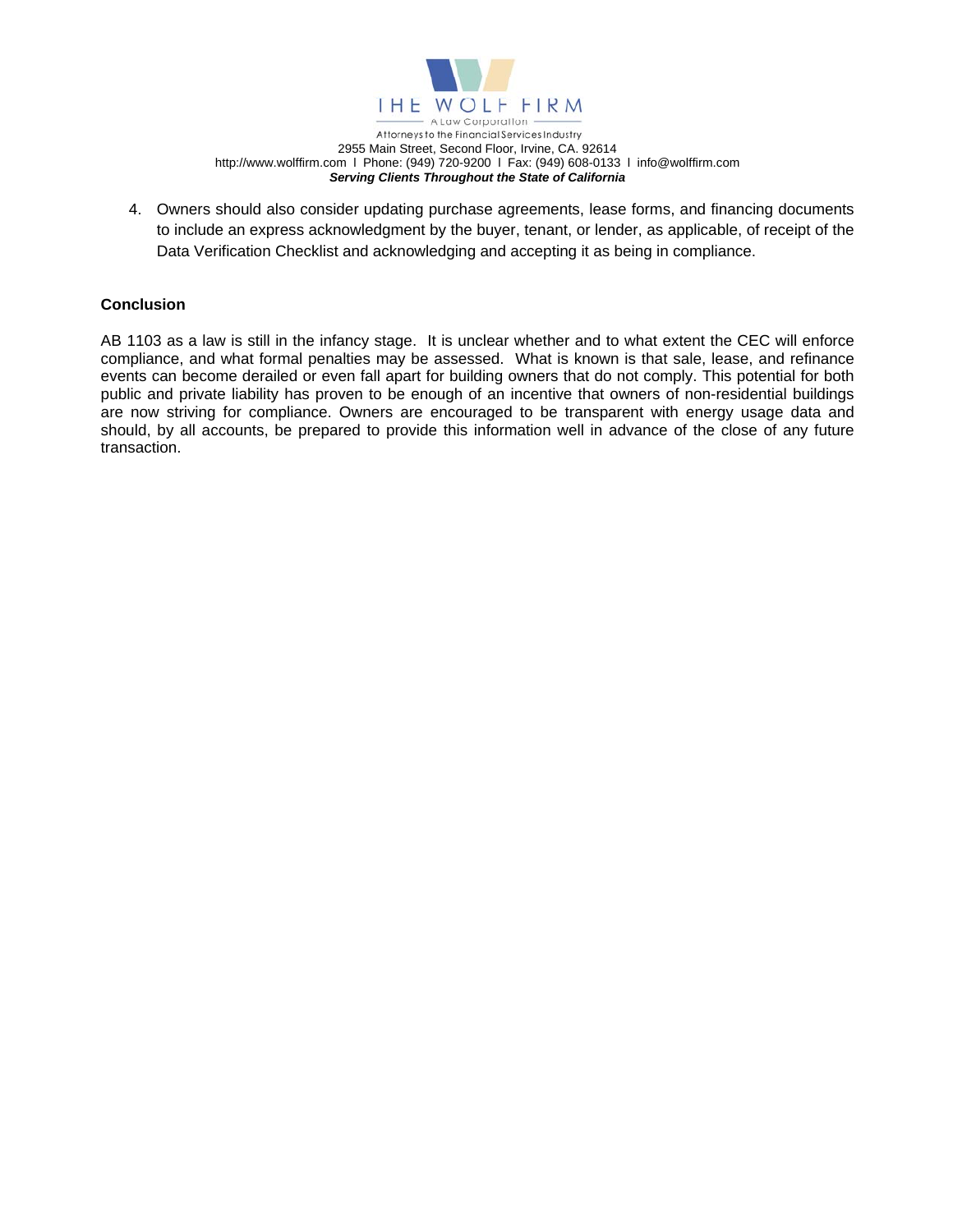

### **About the Authors**



#### **Eric D. Dean**

Vice Chair of the Commercial & Real Estate Practice Group The Wolf Firm, A Law Corporation Direct: (949) 480-1672 Email: eric.dean@wolffirm.com

Eric D. Dean is the Vice Chair of the Commercial & Real Estate Practice Group of The Wolf Firm, a Law Corporation. Mr. Dean has practiced law in California for over 30 years with his practice centered on litigation and transactional matters for regulated and private

lenders, loan servicers, hotel developers and operators, contractors and construction managers and commercial and mortgage brokers. Mr. Dean has practiced with both regional and national firms and from 2004 to 2009 served as General Counsel for a national hotel developer and operator. Mr. Dean lectures extensively throughout the country and conducts training in-house for clients of the Firm on a wide range of commercial, real estate and default servicing concerns related to such topics as litigation and non-litigation strategies in responding to loan defaults, options in framing and enforcing the commercial guaranty, due diligence in the purchase or sale of the commercial property, framing and enforcing the contract indemnity clause and the effective use of contract arbitration provisions. His most recent presentation was related to the avoidance of communication traps and hazards pre-litigation. He has also published articles in leading trade journals including *HousingWire* and *DSnews.*



#### **Abe G. Salen**

Senior Litigation Attorney The Wolf Firm, A Law Corporation Direct: (949) 954-8172 Emaill: abe.salen@wolffirm.com

Abe G. Salen is a Senior Litigation Attorney at The Wolf Firm, A Law Corporation. Mr. Salen has more than 17 years of experience handling complex commercial, employment, and real estate litigation matters, and assists many nationally recognized financial

institutions with litigation-related services. Mr. Salen also has extensive experience advising small and midsized businesses, including negotiating business-related agreements, from start-up through day-to-day operations, to dissolution. Mr. Salen has served as outside corporate counsel for mid-sized businesses in various industries, with particular emphasis on the staffing industry and real estate industry.



**Jenny Redlin, REPA**  Principal Partner Engineering & Science, Inc. Direct: (310) 765-7243 Email: jenny@partneresi.com

Jenny Redlin, REPA is one of the founders and a Principal at Partner Engineering and Science, a national environmental, engineering and energy consulting and design firm.

She combines her technical background and qualifications with more than 15 years of experience in the environmental consulting industry to provide the best, solutions-driven services to her clients. With experience across all aspects of commercial real estate due diligence, Jenny has become a leading industry educator sharing her knowledge through numerous blogs, speaking engagements and webinars.